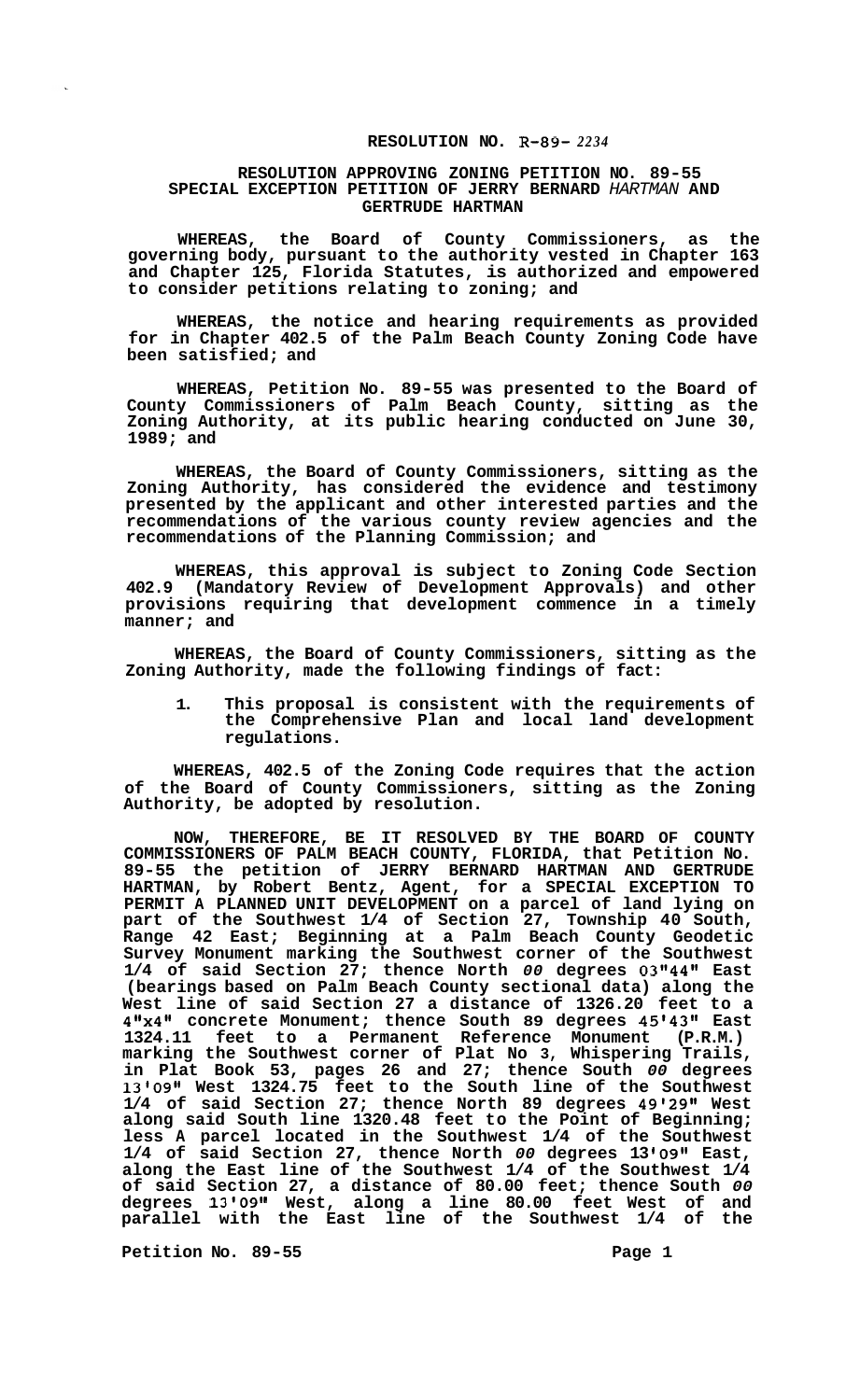**Southwest 1/4 of said Section 27, a distance of 780.04 feet to the point of curvature of a curve concave to the Northwest: thence Southwesterly along the arc of said curve having a central angle of 25 degrees 37'24" and a radius of 1260.00 feet, a distance of 563.49 feet to a point on the South line of the Southwest 1/4** *of* **the Southwest 1/4 of said Section 27; thence South 89 degrees 49'29Il East, along the South line of the Southwest 1/4 of the Southwest 1/4 of said Section 27, a distance of 203.91 feet to the Point of Beginning, being located approximately one (1) mile west of Loxahatchee River Road and bounded on the west by the Martin County Line and approximately .76 mile south of the Martin County Line, in a RTS-Residential Transitional Suburban Zoning District, was approved on June 30, 1989, as advertised, subject to the following conditions:** 

- **1. The developer shall preserve existing native vegetation on site to the greatest extent possible and shall incorporate the vegetation into the project design. Clearing shall be limited to the developable area retention areas, right-of-way and building pads. Areas of existing vegetation to be preserved shall be shown upon the approved development plan prior to**  Subdivision Review Committee certification. **preservation areas shall receive appropriate protection from damage and disturbance in accordance with Section 500.36 of the Zoning Code during the site development and construction phase.**
- **2. Concurrent with Site Plan Review Committee submittal, the petitioner shall submit a revised detailed vegetation survey and analysis shall be subject to approval by the Zoning Division.**
- **3. Prior to master plan certification, the petitioner shall redesign the site to accommodate the on-site wetland area and slough. To the greatest extent possible, viable wetland areas shall be preserved and**  incorporated into the project's open space and **surface water management system. The petitioner shall provide a hydrologic connection between the on site wetland to the slough. The boundaries shall be incorporated into the project's vegetation removal permit and a conservation easement shall be established for those areas. The conservation easement shall be platted concurrent with any roadway and/or open space systems.**
- **4, The development shall be limited to forty-one (41) single family lots with a minimum lot area of 9,600 square feet.**
- **5. Sewer service is available to the property. Therefore, no septic tank shall be permitted to the site.**
- **6. Water service is available to the property. Therefore, no well shall be permitted on the site to provide potable water.**
- **7. The developer shall provide discharge control and treatment for the stormwater runoff in accordance with all applicable agency requirements in effect at the time of the permit application. However, at a minimum, this development shall retain onsite the first one inch of stormwater runoff. In the event**

**Petition NO. 89-55 Paae 2**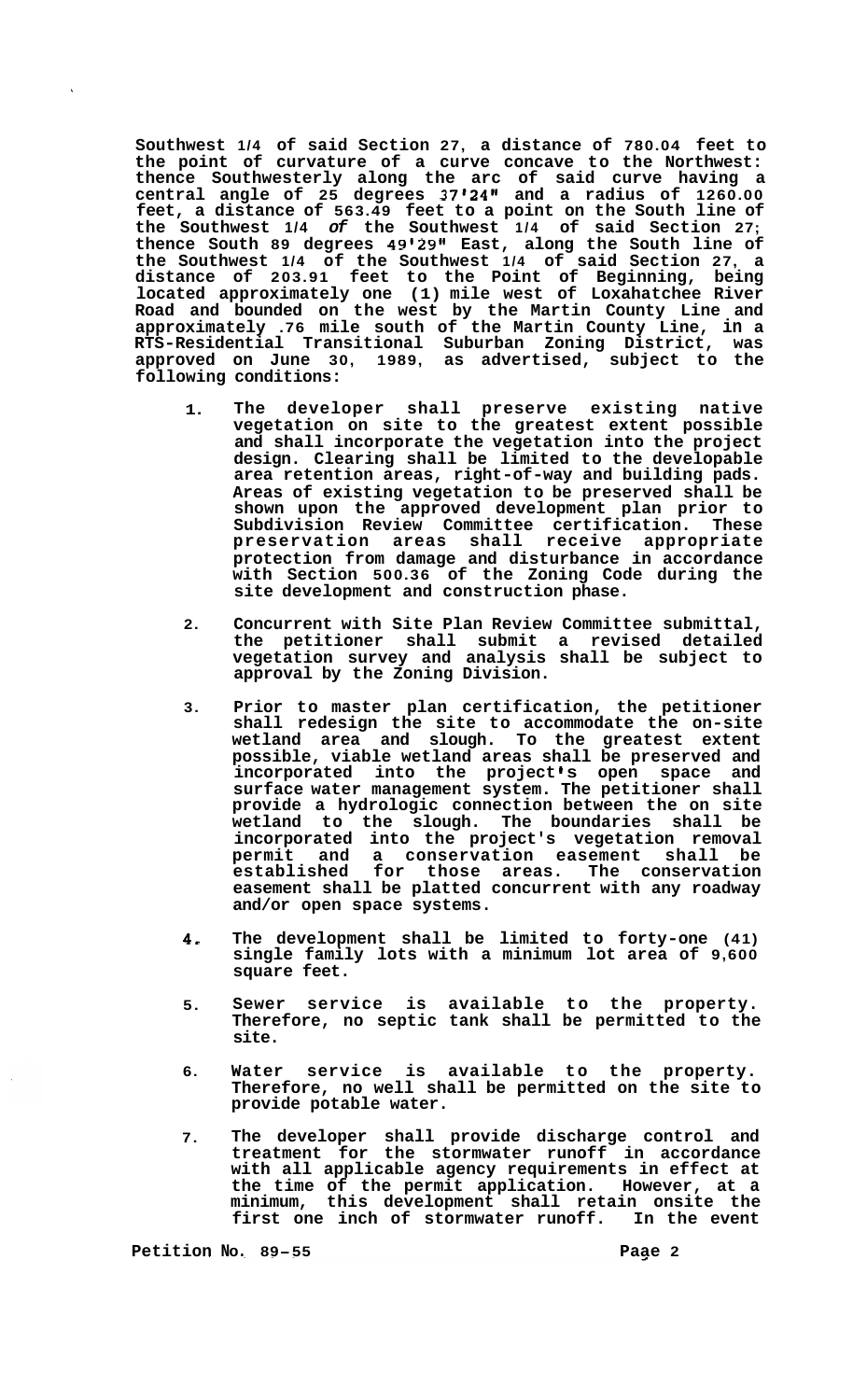that the subject site abuts a Florida Departmen: of Transportation maintained roadway, concurrent approval from the Florida Department of Transportation will also be required. The drainage system shall be maintained in an acceptable condition as approved by the County Engineer.

- **8.** The property owner shall cause to construct a left turn lane, south approach on Central Boulevard (Longshore Boulevard) at the project's entrance road, concurrent with onsite paving and drainage improvements. Construction shall be completed concurrent with the filing of the first plat.
- **9.** The property owner shall pay a Fair Share Fee in the amount and manner required by the "Fair Share Contribution for Road Improvements Ordinance" a:; it presently exists or as it may from time to time be amended. The Fair Share Fee for this project presently is **\$804.00** per approved single family dwelling unit under **2,000** square feet, **\$1,045.00** per approved single family dwelling unit over **2,000**  square feet and **\$562.00** per approved multi family dwelling unit.
- **10.** The Developer shall plat the subject propertj in accordance with provisions of Palm Beach County's Subdivision Platting Ordinance **73-4** as amended.
- **11.** This project shall be limited to a total **of 41**  dwelling units. Building Permits for the remaining **39** dwelling units shall only be available upon future approval by the Board of County Commissioners subject to meeting all future ordinances including but not limited to Traffic Performance Standards and the Comprehensive Land Use Plan.
- **12.**  All property included in the legal description of the petition shall be subject to a Declaration of Restrictions and Covenants acceptable to the County Attorney's Office which shall provide, among other things, for: Formation of a single  $\mathsf{^\textsf{m}}\text{as}\mathsf{ter}\text{^\textsf{u}}$  property owner's association, and automatic membership in the "master" association by any party holding title to any portion of the property included in the PUD.
- **13.**  Failure to comply with any conditions of approval may result in the denial or revocation of a building permit; the issuance of a stop work order; the denial of a Certificate of Occupancy on any building or structure; or the denial or revocation of any permit or approval for any developer-owner, commercialowner, lessee, or user of the subject property. Appeals from such action may be taken to the Palm Beach County Board of Adjustment or as otherwise provided in the Palm Beach County Zoning Code.